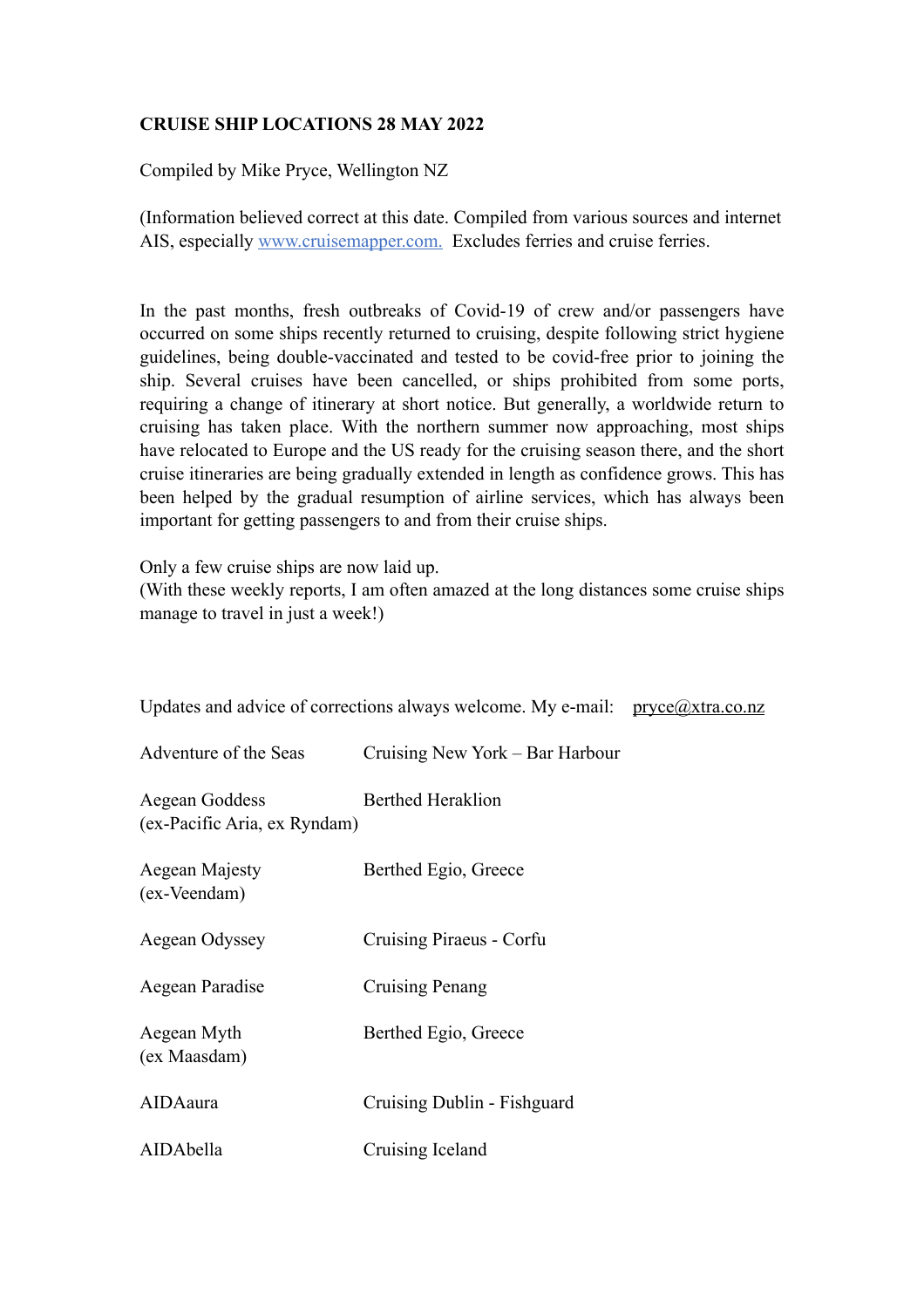| AIDAblu                                    | Cruising Bari - Corfu                         |
|--------------------------------------------|-----------------------------------------------|
| AIDAcosma                                  | Cruising Barclona - Palma de Mallorca         |
| AIDAdiva                                   | Cruising Rostok – Aarhus                      |
| AIDAluna                                   | Cruising NW Norway                            |
| AIDAmar                                    | Cruising NW Norway                            |
| AIDAmira                                   | Renamed Ambition. Berthed Pula                |
| AIDAnova                                   | Cruising Hamburg - Skagen                     |
| AIDAperla                                  | <b>Berrthed Rotterdam</b>                     |
| AIDAprima                                  | Cruising Hamburg - Haugesund                  |
| AIDAsol                                    | Cruising La Coruna - Gijon                    |
| AIDAstella                                 | Cruising Barcelona – Palma de Mallorca        |
| AIDAvita                                   | Tallin                                        |
| Akademik Shokalskiy                        | <b>Berthed Vladivostok</b>                    |
| Allure of the Seas                         | Cruising Curacao – Port Everglades            |
| Amadea                                     | Cruising Hamburg - Rosyth                     |
| Ambience<br>(ex- Satoshi, ex-Pacific Dawn) | Cruising Tilbury - Aberdeen                   |
| Ambition<br>(ex-AIDAmira)                  | <b>Berthed Bar</b>                            |
| Amera (ex-Prinsendam)                      | Cruising Iceland                              |
| Anthem of the Seas                         | Cruising New York - Azores                    |
| Aranui 5                                   | Service between Papeete and Marquesas Islands |
| Arcadia                                    | Cruising Tyne                                 |
| Arethusa                                   | Berthed at Mali Losinj, S of Rijeka           |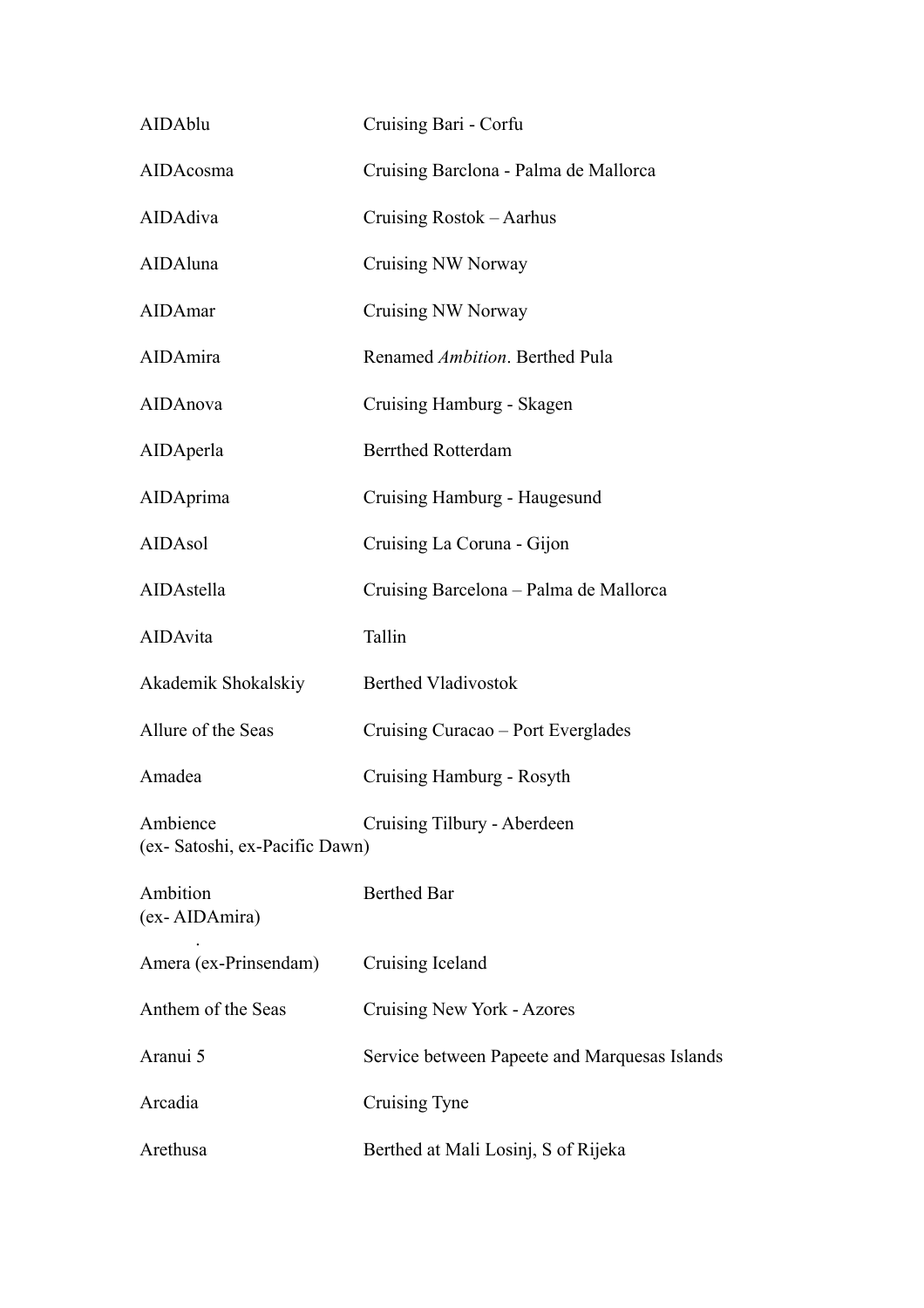| Artania                                    | Cruising Santorini Island                                                                                                                                                |
|--------------------------------------------|--------------------------------------------------------------------------------------------------------------------------------------------------------------------------|
| Atemis                                     | Cruising Ortona - Monopoli                                                                                                                                               |
| Arvia                                      | Newbuilding at Meyer Turku                                                                                                                                               |
| Astor                                      | Beached Aliaga for demolition.                                                                                                                                           |
| Astoria                                    | Arrived & berthed Rotterdam 13 December 2020, and<br>arrested. Still for sale.                                                                                           |
| Astoria Grande<br>(ex-AIDAcara)            | Anch S of Istanbul                                                                                                                                                       |
| Asuka II                                   | Cruising Yokohama                                                                                                                                                        |
| Aurora                                     | Cruising Stockholm                                                                                                                                                       |
| Azamara Journey                            | Cruising Piraeus - Volos                                                                                                                                                 |
| Azamara Onward                             | Cruising Zadar - Split                                                                                                                                                   |
| (ex-Pacific Princess)                      |                                                                                                                                                                          |
| Azamara Pursuit                            | Cruising St. Tropez - Monte Carlo                                                                                                                                        |
| Azamara Quest                              | Cruising St. Tropez – Monte Carlo                                                                                                                                        |
| Azura                                      | Cruising Piraeus - Kusadasi                                                                                                                                              |
| Balmoral                                   | Cruising Copenhagen - Riga                                                                                                                                               |
| <b>Black Watch</b>                         | Suez – Alang for demolition. Reported renamed Odin<br>(Anch off Indian coast near Porbandar, sale for<br>demolition at Alang not yet finalised and in legal<br>dispute). |
| <b>Blue Sapphire</b><br>(ex-Saga Sapphire) | Berthed Antalya, Turkey                                                                                                                                                  |
| Bolette (ex-Amsterdam)                     | Cruising Cannes – Villefranche-sur-Mer                                                                                                                                   |
| Borealis (ex-Rotterdam)                    | Cruising NW Norway (Olden)                                                                                                                                               |
| <b>Braemar</b>                             | <b>Berthed Rosyth</b>                                                                                                                                                    |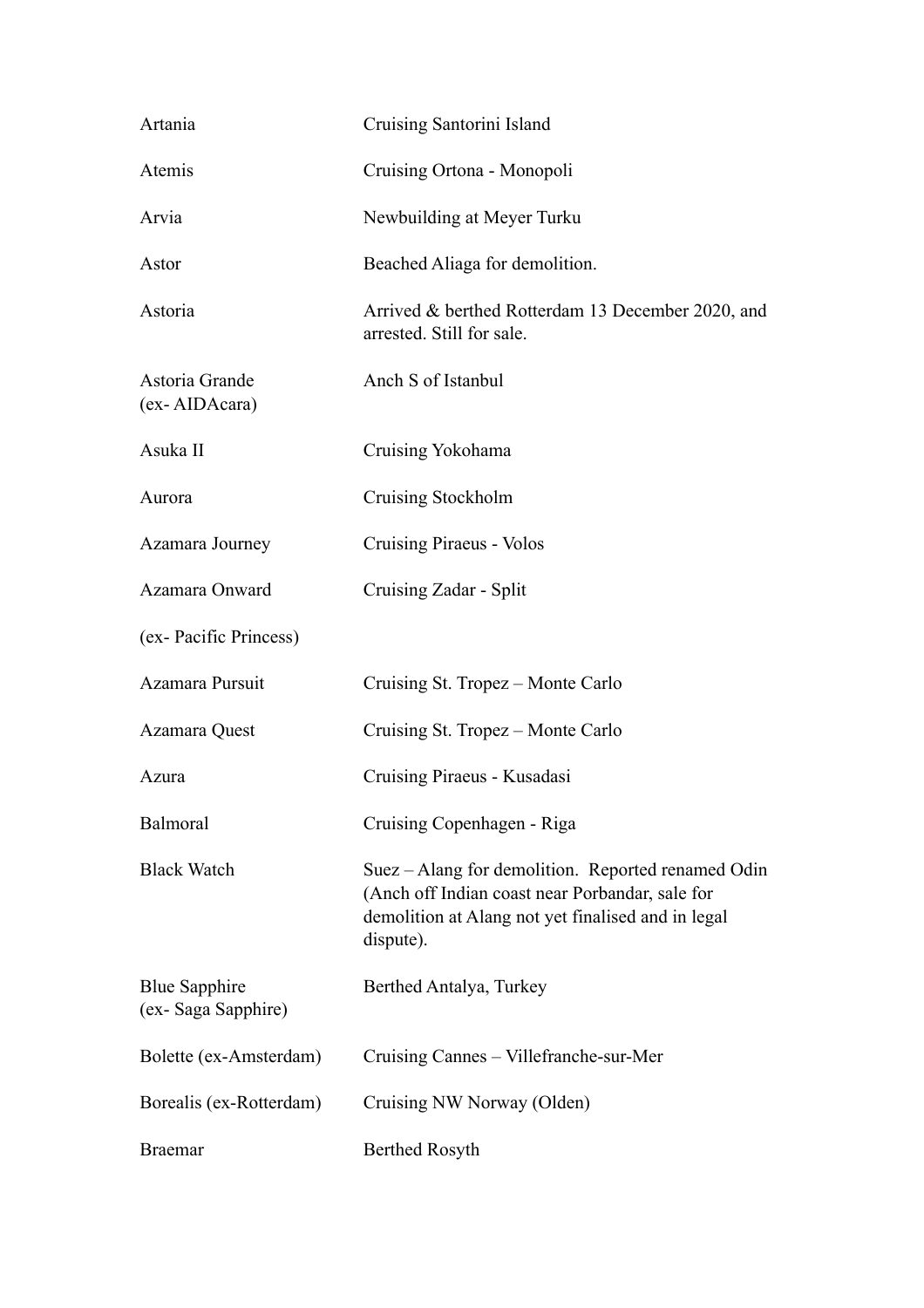| Brilliance of the Seas                      | Cruising Kefalonia Island - Ravenna          |
|---------------------------------------------|----------------------------------------------|
| <b>Britannia</b>                            | Cruising Zeebrugge - Southampton             |
| Caledonian Sky                              | Cruising NW Australia (Vansittart)           |
| <b>Caribbean Princess</b>                   | St. Maarten - Port Everglades                |
| Carnival Breeze                             | Cruising Cozumel - Galveston                 |
| Carnival Celebration                        | Newbuilding Meyer Turku                      |
| Carnival Conquest                           | Cruising Nassau – Grand Turk Is              |
| Carnival Dream                              | Cruising Key West - Galveston                |
| Carnival Ecstasy                            | Cruising Cozumel - Mobile                    |
| Carnival Elation                            | Cruising Freeport - Bimini                   |
| Carnival Freedom                            | Cruising Grand Turk Island – had funnel fire |
| Carnival Glory                              | Cruising Cozumel - New Orleans               |
| Carnival Horizon                            | Cruising Puerto Plaza - Miami                |
| Carnival Jubilee                            | Newbuilding Meyer Turku                      |
| Carnival Legend                             | Cruising Freeport - Baltimore                |
| Carnival Liberty                            | Cruising Port Canaveral - Bimini             |
| Carnival Magic                              | Cruising Norfolk, VA - Bimini                |
| Carnival Miracle                            | Cruising San Francisco - Catalina Island     |
| Carnival Panorama                           | Cruising Puerto Vallarta – Los Angeles       |
| Carnival Paradise                           | Cruising Tampa - Cozumel                     |
| Carnival Pride                              | Cruising Toulon - Barcelona                  |
| Carnival Radiance<br>(ex- Carnival Victory) | Cruising Ensenada                            |
| Carnival Silhouette                         | Newbuilding                                  |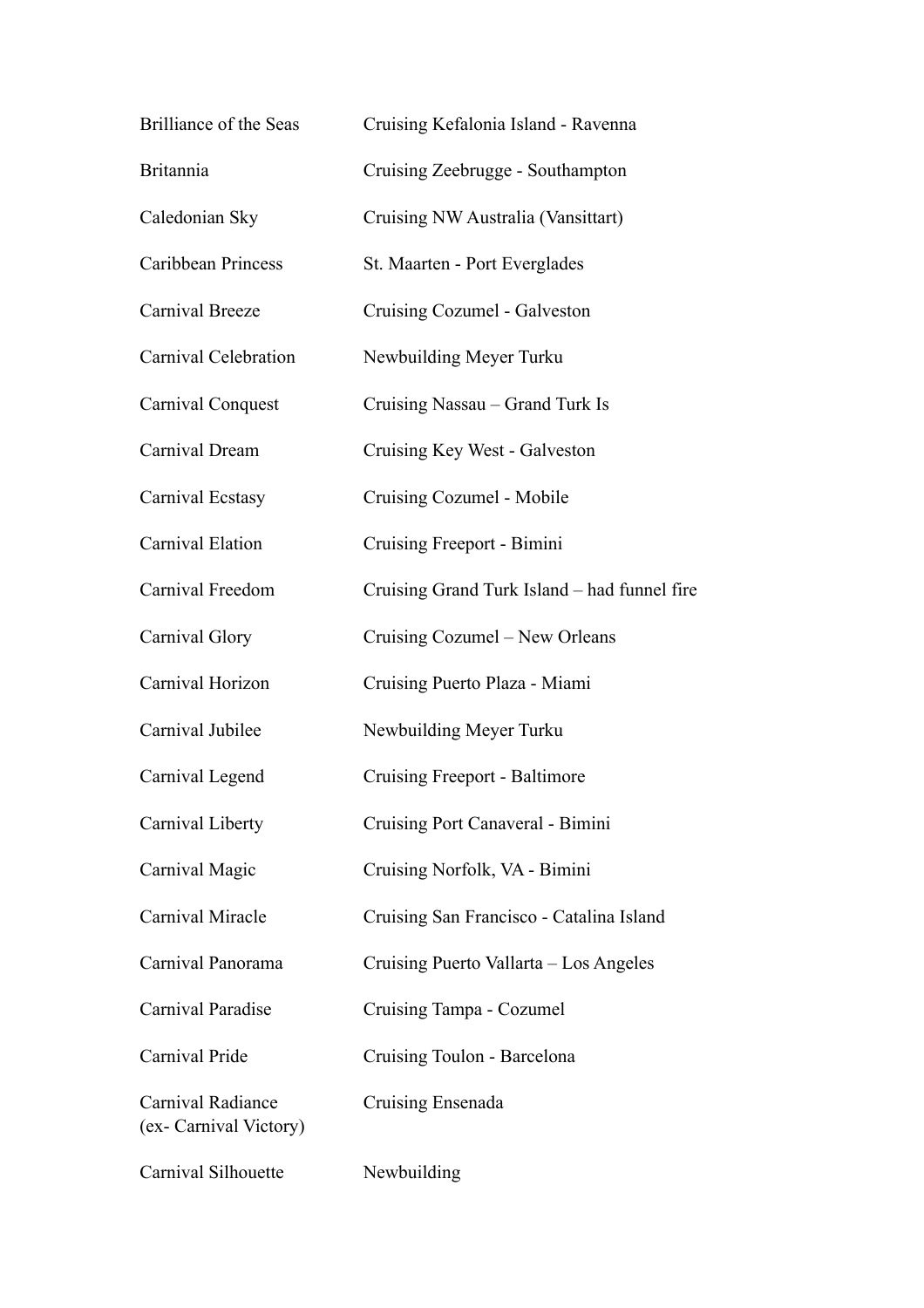| Carnival Splendor                         | Cruising Alaska (Juneau)                     |
|-------------------------------------------|----------------------------------------------|
| Carnival Spirit                           | <b>Cruising Alaska</b>                       |
| Carnival Sunrise                          | Cruising Azores - Bermuda                    |
| Carnival Sunshine                         | <b>Cruising Charleston</b>                   |
| Carnival Valor                            | Cruising Cozumel – New Orleans               |
| Carnival Vista                            | Cruising Cozumel - Galveston                 |
| Caribbean Princess                        | Cruising Grand Turk Island - Port Everglades |
| Celebrity Apex                            | Cruising Ijmuiden - Stockholm                |
| <b>Celebrity Ascent</b>                   | Newbuilding St Nazaire                       |
| Celebrity Beyond                          | Cruising Messina – La Spezia                 |
| <b>Celebrity Constellation</b>            | Cruising Kotor - Taranto                     |
| <b>Celebrity Eclipse</b>                  | Cruising Astoria - Vancouver                 |
| Celebrity Edge                            | Cruising Civitavecchia - Santorini           |
| Celebrity Equinox                         | Cruising Cayman Islands - Port Everglades    |
| Celebrity Infinity                        | Anch Great Stirrup Cay                       |
| Celebrity Millennium                      | Cruising Alaska                              |
| <b>Celebrity Reflection</b>               | Cruising Istanbul                            |
| Celebrity Silhouette                      | Cruising Stockholm - Warnemunde              |
| <b>Celebrity Solstice</b>                 | Cruising Alaska (Ketchikan)                  |
| Celebrity Summit                          | Cruising Charleston - Newport, RI            |
| Celestyal Crystal                         | Cruising Thessaloniki - Piraeus              |
| Celestyal Olympia                         | Cruising Patmos Island - Heraklion           |
| Charming (ex-Sea Princess) Berthed Xiamen |                                              |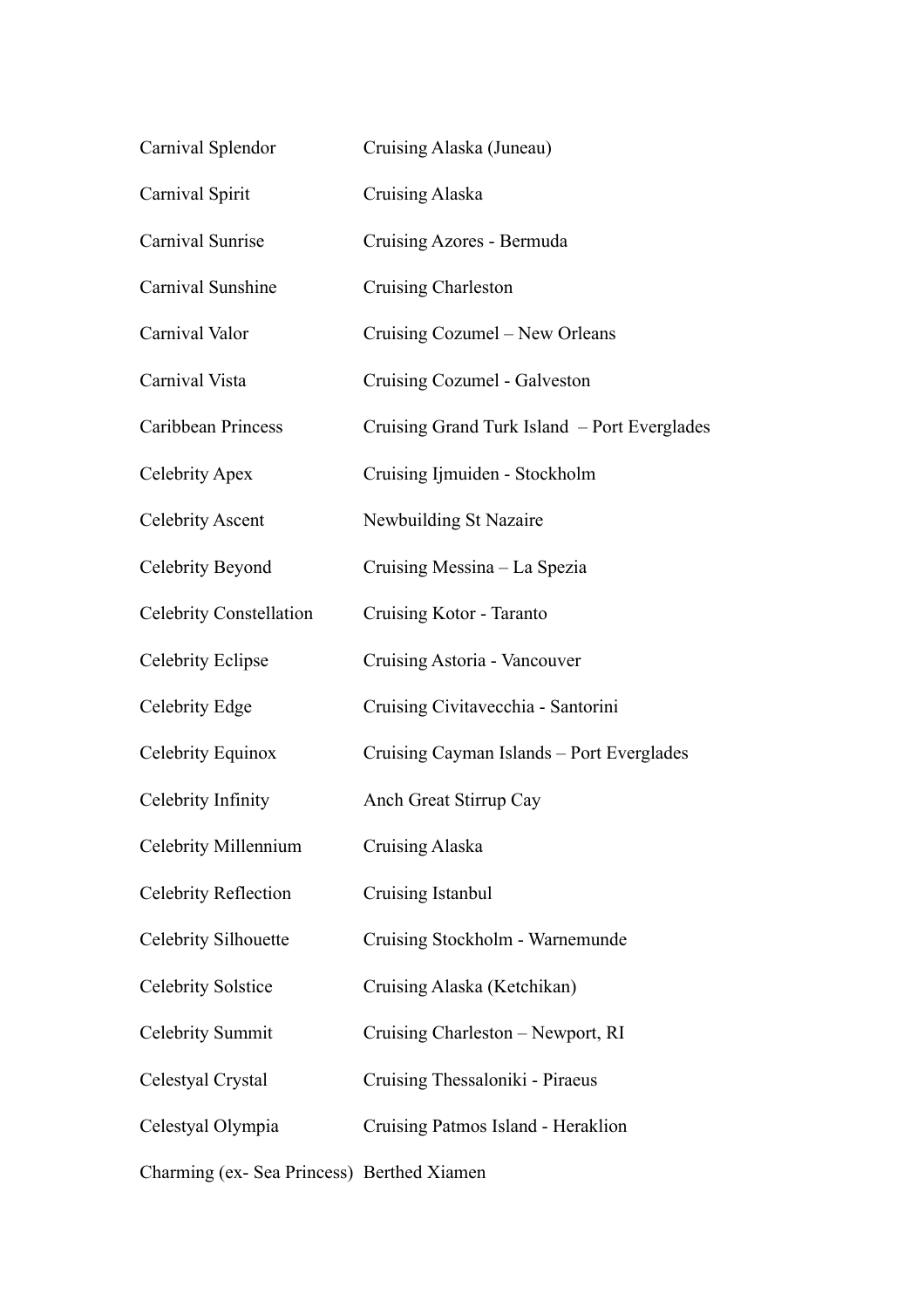| Clio                  | Cruising Malaga                     |
|-----------------------|-------------------------------------|
| Club Med 2            | Cruising Toulon - Marseille         |
| Coral Adventurer      | Cruising NW Australia (Broome)      |
| Coral Discovery       | Cruising NW Australia (Broome)      |
| Coral Expeditions 1   | Cruising Thursday Island - Vanuatu? |
| Coral Expeditions II  | <b>Berthed Cairns</b>               |
| Coral Geographer      | Cruising NW Australia (Vansittart)  |
| <b>Coral Princess</b> | <b>Cruising Papeete</b>             |
| Corinthian            | <b>Berthed Aviles</b>               |
| Costa Atlantica       | Anch Moni Bay, Limassol             |
| Costa Deliziosa       | Cruising Trieste – Mykonos Island   |
| Costa Diadema         | Cruising Copenhagen - Flam          |
| Costa Fascinosa       | Cruising Savona - Marseille         |
| Costa Favolosa        | Anch La Spezia                      |
| Costa Firenze         | Cruising Barcelona - Cagliari       |
| Costa Fortuna         | Cruising Civitavecchia              |
| Costa Luminosa        | Cruising Marseille - Tarragona      |
| Costa Magica          | Anch La Spezia                      |
| Costa Mediterranea    | Anch Moni Bay, Limassol             |
| Costa neoRomantica    | (Now Celestyal Experience).         |
| Costa Pacifica        | Cruising Palermo                    |
| Costa Serena          | <b>Berthed Dubai</b>                |
| Costa Smeralda        | Cruising Savona - Marseille         |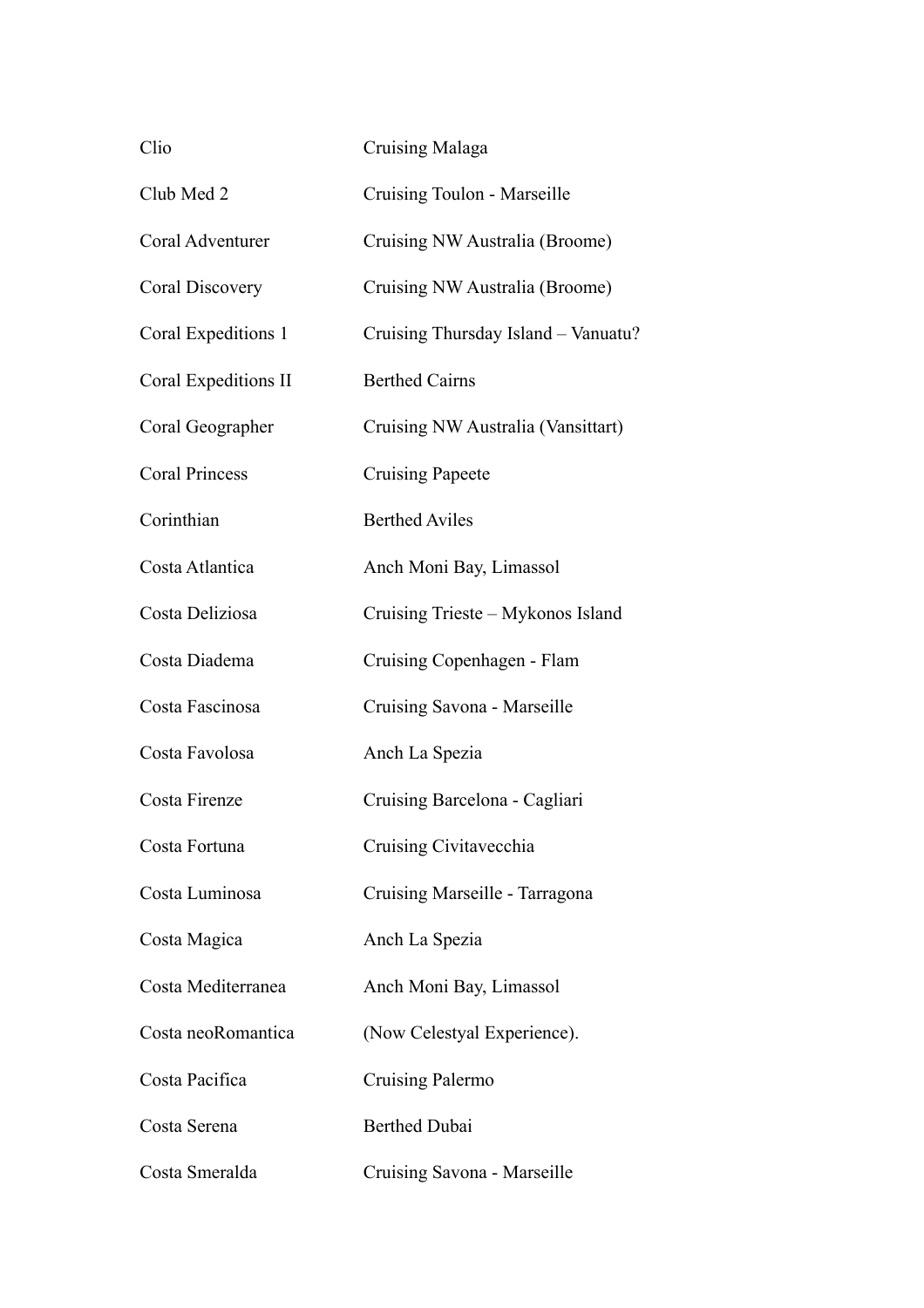| Costa Toscana                                                                                               | Cruising Marseille - Savona         |
|-------------------------------------------------------------------------------------------------------------|-------------------------------------|
| Costa Venezia                                                                                               | Cruising Istanbul                   |
| Crown Iris                                                                                                  | Cruising Larnaca - Haifa            |
| <b>Crown Princess</b>                                                                                       | Cruising Alaska                     |
| Crystal Endeavour                                                                                           | Anch Gibraltar                      |
| Crystal Esprit                                                                                              | Berthed Frederikshavn               |
| <b>Crystal Serenity</b>                                                                                     | Anch SW of Freeport                 |
| Crystal Symphony                                                                                            | <b>Berthed Freeport</b>             |
| Deutschland                                                                                                 | Cruising Gydnia                     |
| <b>Diamond Princess</b>                                                                                     | Anch Moni Bay, Limassol             |
| <b>Discovery Princess</b>                                                                                   | Cruising Alaska - Seattle           |
| Disney Dream                                                                                                | Cruising Port Canaveral - Nassau    |
| <b>Disney Fantasy</b>                                                                                       | <b>Cruising Port Canaveral</b>      |
| Disney Magic                                                                                                | Cruising Barcelona - Naples         |
| Disney Wish                                                                                                 | Newbuilding. (sea trials Eemshaven) |
| Disney Wonder<br>Error! Hyperlink reference not valid.<br>Dream Goddess (ex-Berlin) Berthed Perama, Piraeus | Cruising Alaska (Ketchikan)         |
| <b>Emerald Princess</b>                                                                                     | Cruising Greenock - Invergordon     |
| <b>Emerald Radiance</b>                                                                                     | <b>Berthed Leixoes</b>              |
| Emerald Azzura                                                                                              | Cruising Rovinj - Venice            |
| <b>Empress</b><br>(ex-Empress of the Seas)                                                                  | Cruising Mumbai - Cochin            |
| <b>Enchanted Princess</b>                                                                                   | Cruising Cadiz - Malaga             |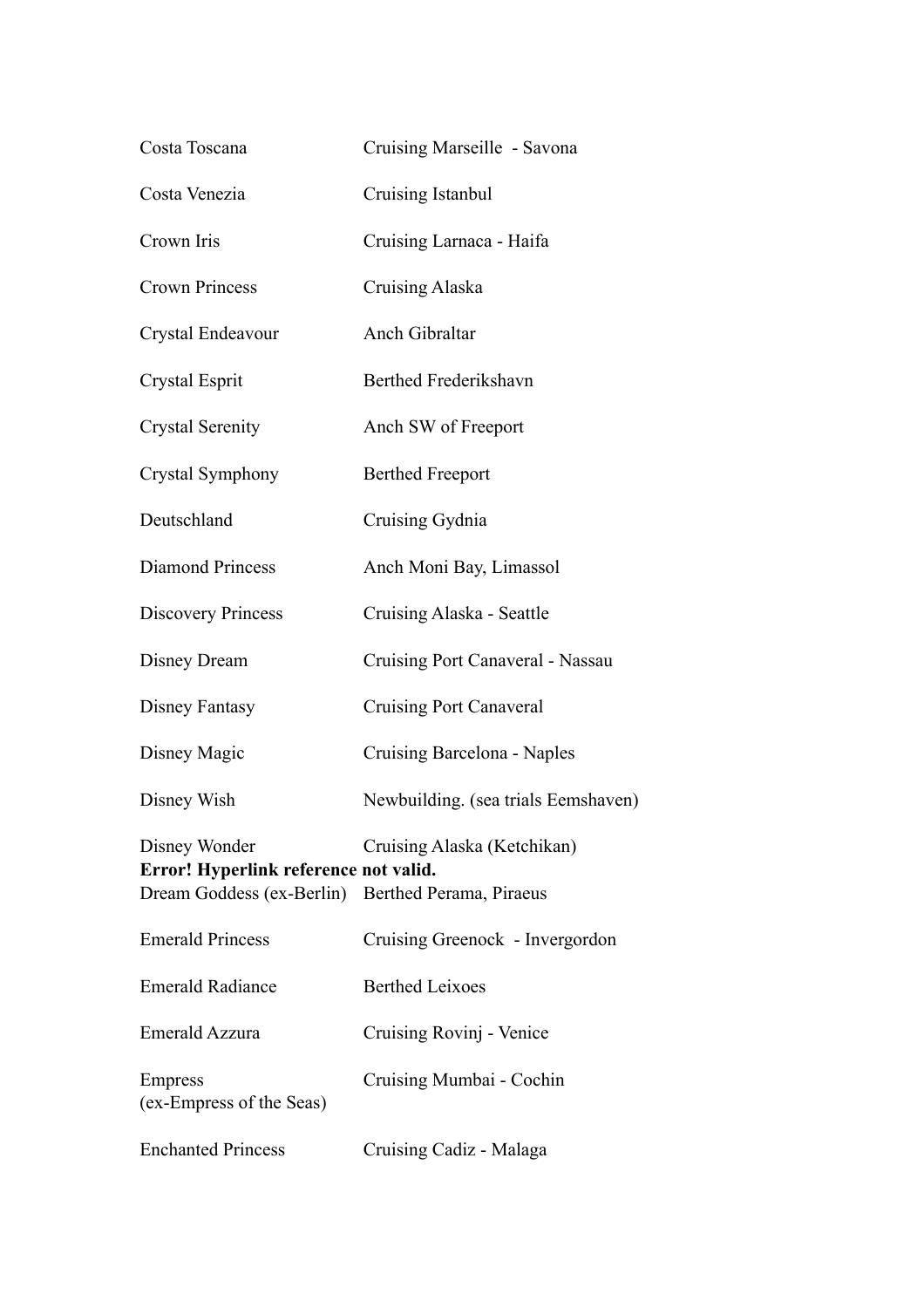| Enchantment of the Seas                              | Cruising Baltimore - Bermuda                                             |
|------------------------------------------------------|--------------------------------------------------------------------------|
| Eurodam                                              | <b>Cruising Alaska</b>                                                   |
| Europa                                               | Cruising Bilbao - Bordeux                                                |
| Europa 2                                             | Cruising Copenhagen - Kiel                                               |
| Evrima                                               | Newbuilding at Astillero Hijos de J. Barreras, Vigo                      |
| Expedition                                           | Berthed La Seyne-sur-Mer, Toulon                                         |
| <b>Explorer Dream</b>                                | Anch S of Port Klang                                                     |
| Explorer of the Seas                                 | Cruising Aruba - Miami                                                   |
| Fram                                                 | Berthed Bredo, Bremerhaven                                               |
| Freedom of the Seas                                  | Cruising Miami - Coco Cay                                                |
| <b>Fridtjof Nansen</b>                               | Anch Ulsteinvik                                                          |
| Funchal                                              | Laid up at Lisbon.                                                       |
| Galapagos Legend                                     | <b>Cruising Galapagos</b>                                                |
| Gemini<br>(ex- Celestyal Nefeli)                     | Anch S of Istanbul                                                       |
| <b>Genting Dream</b>                                 | Berthed Tuas dockyard, Singapore                                         |
| Global Dream                                         | Newbuilding at MV Werften, Rostock. For sale.                            |
| Glory Sea                                            | Anch Zhoushan                                                            |
| Golden Horizon<br>(chartered name of Flying Clipper) | <b>Berthed Split</b>                                                     |
| <b>Grand Classica</b>                                | Cruising from Freeport (To be renamed Margaritaville<br>Paradise 4/2022) |
| <b>Grand Princess</b>                                | Cruising Alaska (Juneau)                                                 |
| Grandeur of the Seas                                 | Cruising Galveston – Cozumel                                             |
| Greg Mortimer                                        | Cruising Dublin - Londonderry                                            |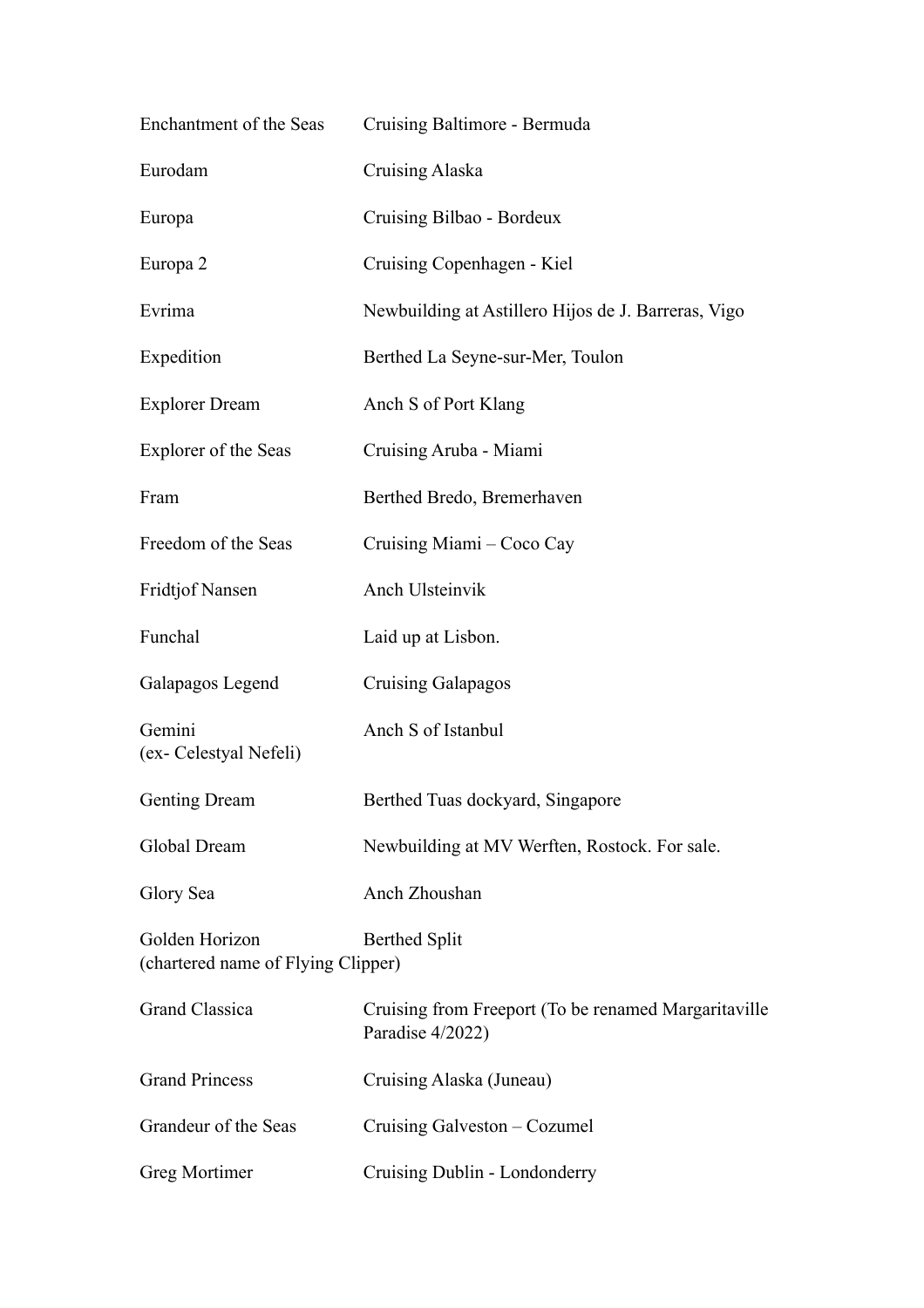| Hamburg                   | Cruising NW Norway                    |
|---------------------------|---------------------------------------|
| Hanseatic Inspiration     | Cruising Old Man of Hoy (N. Scotland) |
| Hanseatic Nature          | <b>Cruising Lerwick</b>               |
| Hanseatic Spirit          | <b>Cruising Azores</b>                |
| Harmony of the Seas       | Cruising Haiti - Port Canaveral       |
| <b>Hebridean Princess</b> | Cruising NW Scotland (Loch Na Dal)    |
| Hebridean Sky             | Cruising Copenhagen - Visby           |
| Hondius                   | <b>Cruising Svalbard</b>              |
| Horizon                   | <b>Anch Eleusis</b>                   |
| Icon of the Seas          | Newbuilding at Meyer Turku            |
| Independence of the Seas  | Cruising Port Canaveral - Freeport    |
| Insignia                  | <b>Cruising Mariehamn</b>             |
| Iona                      | Cruising Southampton - Stavanger      |
| Island Sky                | Cruising Stornoway – St. Kilda        |
| <b>Island Princess</b>    | Cruising Miami - Halifax              |
| Jewel of the Seas         | Cruising Ijmuiden - Iceland           |
| Knyaz Vladimir            | <b>Berthed Sevastopol</b>             |
| Kong Harald               | In service Bergen, Kirkenes, Bergen   |
| Koningsdam                | Cruising Alaska - Vancouver           |
| L'Austral                 | Cruising NW Norway (Bergen)           |
| Le Bellot                 | Cruising Kyle of Lochalsh - Greenock  |
| Le Boreal                 | Cruising Setubal - Lisbon - Cherbourg |
| Le Bougainville           | Cruising Porto Santo Stefano          |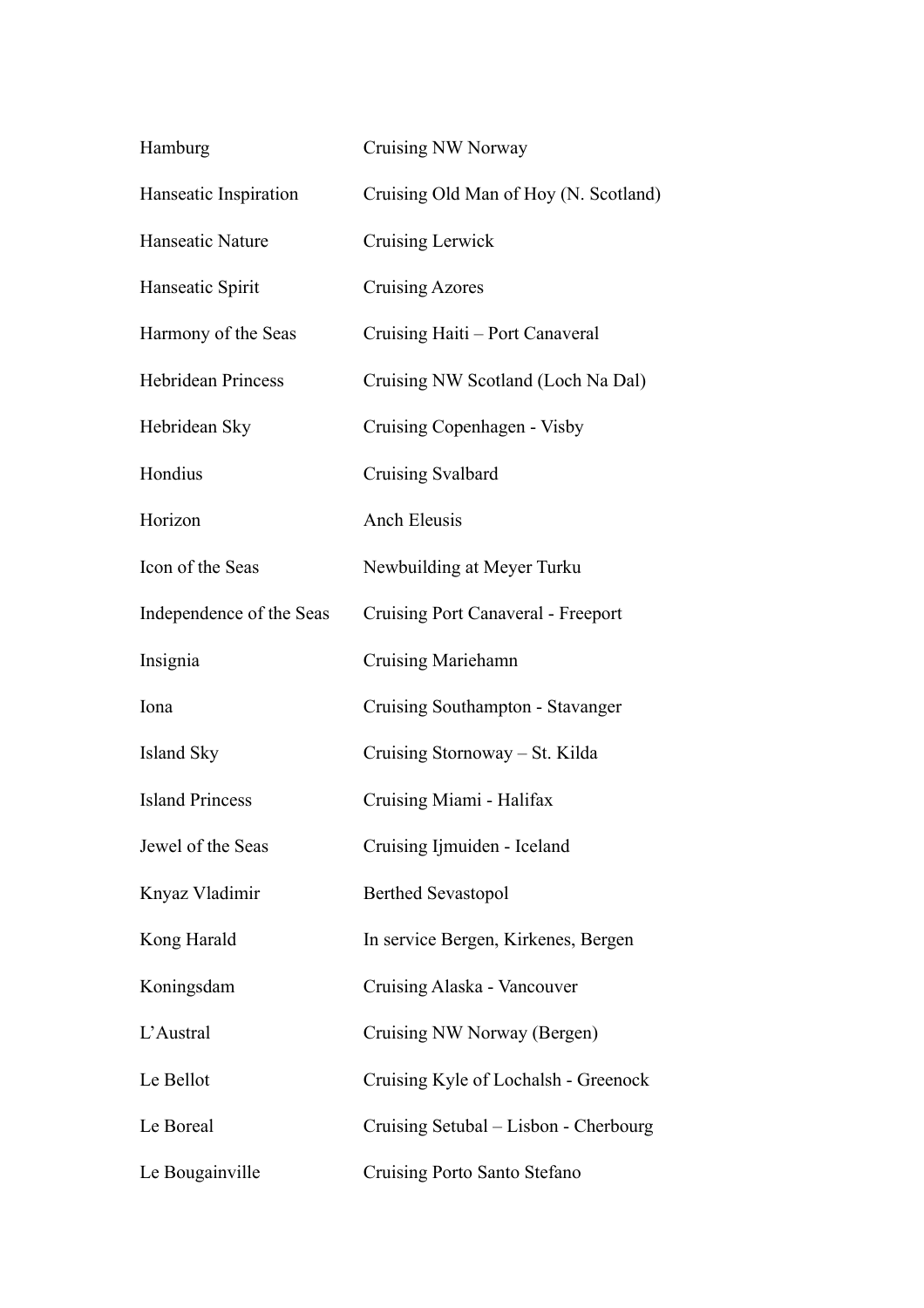| Le Champlain                        | Cruising Copenhagen                          |
|-------------------------------------|----------------------------------------------|
| Le Commandant Charcot               | Cruising Greenalnd                           |
| Le Dumont d'Urville                 | Cruising Largs - Fort William                |
| Le Jacques Cartier                  | <b>Cruising Monte Carlo</b>                  |
| Le Laperouse                        | Cruising NW Australia (Lacepedes Is)         |
| Le Lyrial                           | Cruising Venice - Hvar Is                    |
| Le Soleal                           | Cruising Darwin                              |
| Les Belles des Oceans               | <b>Cruising Bastia</b>                       |
| Liberty of the Seas                 | Cruising Costa Maya - Galveston              |
| Lofoten                             | Berthed Kristiansand. In use as school ship. |
| Magellan Explorer                   | Berthed Oxxean (near Puerto Montte, Chile)   |
| <b>Majestic Princess</b>            | Cruising Alaska (Whittier)                   |
| Majesty<br>(ex-Majesty of the Seas) | <b>Berthed Piraeus</b>                       |
| Mardi Gras                          | <b>Cruising Port Canaveral</b>               |
| Marella Celebration                 | Laid up at anchor off Eleusis, Piraeus.      |
| Marella Discovery                   | Cruising Livorno. (Drifting SE of San Reno)  |
| Marella Discovery 2                 | Cruising Palamos - Palma de Mallorca         |
| Marella Dream                       | Anch S of Eleusis, Piraeus.                  |
| Marella Explorer                    | Cruising Corfu - Heraklion                   |
| Marella Explorer 2                  | Cruising Malta - Messina - Taranto           |
| Margaritaville Paradise             | Cruising Freeport – West Palm Beach          |
| Marina                              | Cruising Cadiz - Lisbon                      |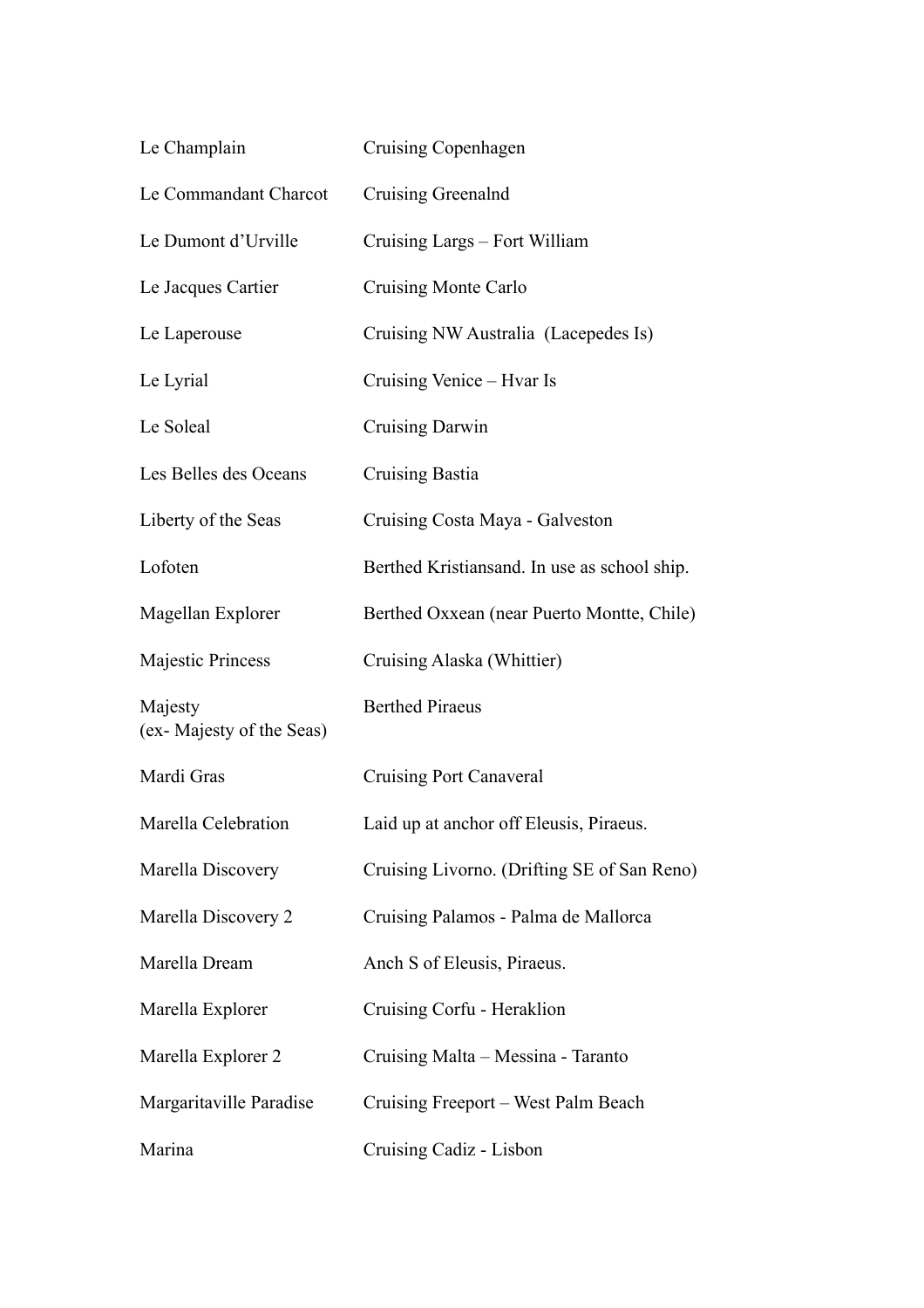| Mariner of the Seas       | Cruising Nassau – Port Canaveral                     |
|---------------------------|------------------------------------------------------|
| Maud (ex-Midnatsol)       | Cruising NW Norway                                   |
| Mein Schiff 1             | Cruising Bornholm Island - Kiel                      |
| Mein Schiff 2             | Cruising Malta - Ibiza                               |
| Mein Schiff 3             | Cruising Iceland                                     |
| Mein Schiff 4             | Cruising Alesund                                     |
| Mein Schiff 5             | Cruising Katakolon - Souda Chania                    |
| Mein Schiff 6             | Cruising Visby - Kiel                                |
| Mein Schiff 7             | Newbuilding at Meyer Turku 2024                      |
| Mein Schiff Herz<br>2023) | Cruising Malta - Salerno (To rename Marella Voyager) |
| Minerva                   | Berthed Eleusis, Piraeus                             |
| <b>MSC</b> Armonia        | Cruising Split - Monfalcone                          |
| MSC Bellissima            | Cruising Dubai                                       |
| <b>MSC</b> Divina         | Cruising MSC Ocean Cay                               |
| MSC Europa                | Newbuilding at St. Nazaire                           |
| <b>MSC</b> Fantasia       | Cruising Trieste - Ancona                            |
| MSC Grandiosa             | Cruising Kiel - Copenhagen                           |
| MSC Lirica                | Cruising Rhodes - Santorini                          |
| MSC Magnifica             | Cruising Alesund - Hamburg                           |
| MSC Meraviglia            | Cruising Barcelona - Cannes                          |
| <b>MSC</b> Musica         | Cruising Genoa - Malta                               |
| <b>MSC</b> Opera          | <b>Cruising Naples</b>                               |
| MSC Orchestra             | Durban - Las Palmas - Genoa                          |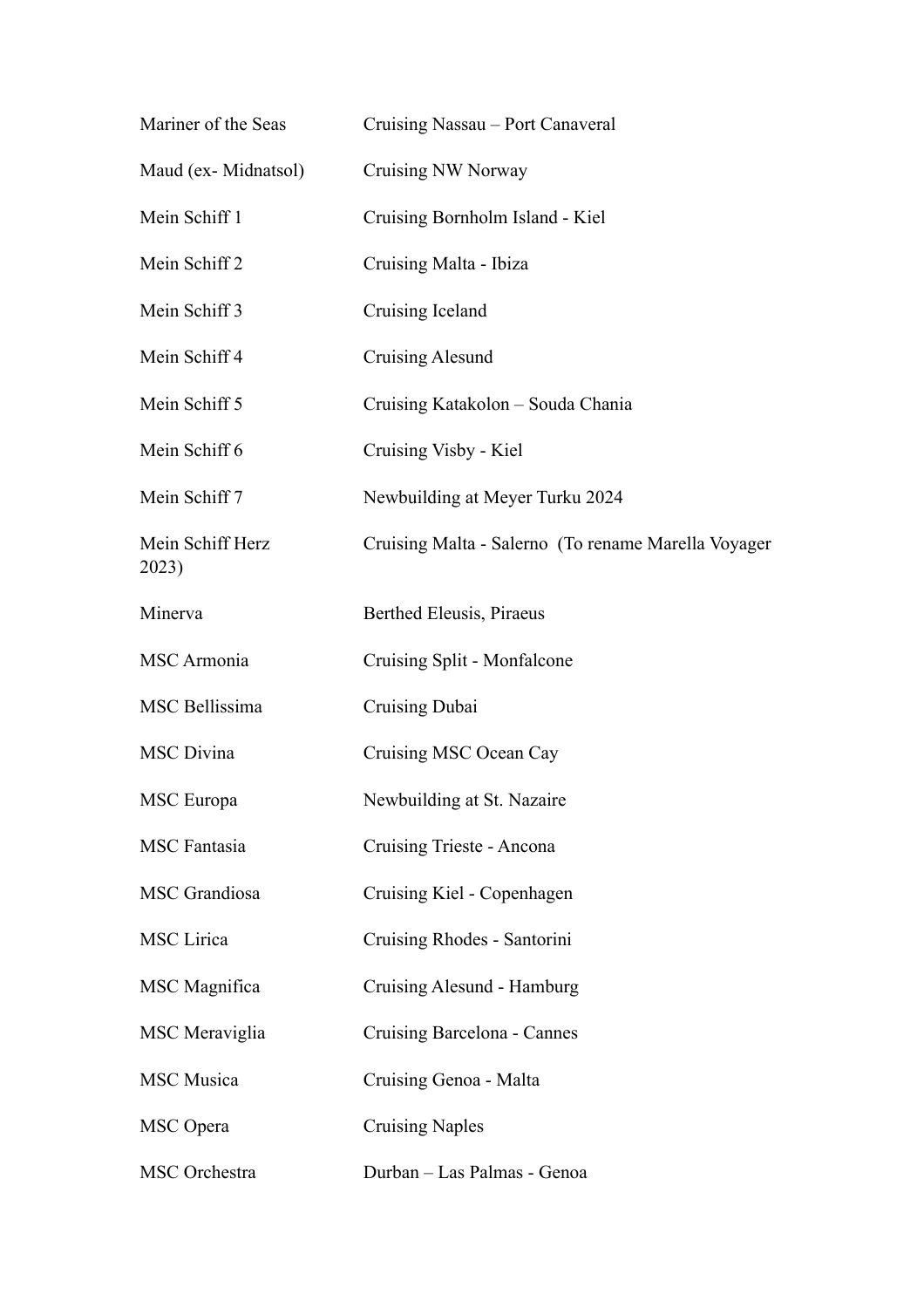| <b>MSC</b> Poesia                                | Cruising Stockholm - Riga          |
|--------------------------------------------------|------------------------------------|
| <b>MSC</b> Preziosa                              | Cruising Stockholm - Kiel          |
| <b>MSC</b> Seascape                              | Newbuildng Fincantieri, Monfalcone |
| <b>MSC</b> Seaside                               | Cruising Genoa - Civitavecchia     |
| <b>MSC</b> Seashore                              | Cruising Miami                     |
| <b>MSC Seaview</b>                               | Cruising Marseille - Genoa         |
| <b>MSC</b> Sinfonia                              | Cruising Monfalcone - Kotor        |
| MSC Splendida                                    | Cruising Genoa - Marseille         |
| <b>MSC Virtuosa</b>                              | Cruising Southampton               |
| MSC World Europa                                 | Newbuilding at St. Nazaire         |
| Nanhai Dream                                     | Berthed Sanya (S. China)           |
| National Geographic<br>Endeavour II              | Cruising Galapagos Is              |
| National Geographic<br>Endurance                 | Cruising Svalbard                  |
| National Geographic<br>Explorer                  | Cruising Kalmar                    |
| National Geographic Islander At Galapagos Island |                                    |
| National Geographic Orion                        | <b>Cruising Papeete</b>            |
| National Geographic<br>Sea Bird                  | Cruising Alaska                    |
| National Geographic<br>Resolution                | Cruising Svalbard                  |
| National Geographic<br>Sea Lion                  | Cruising Alaska                    |

National Geographic Venture Cruising Alaska (Juneau)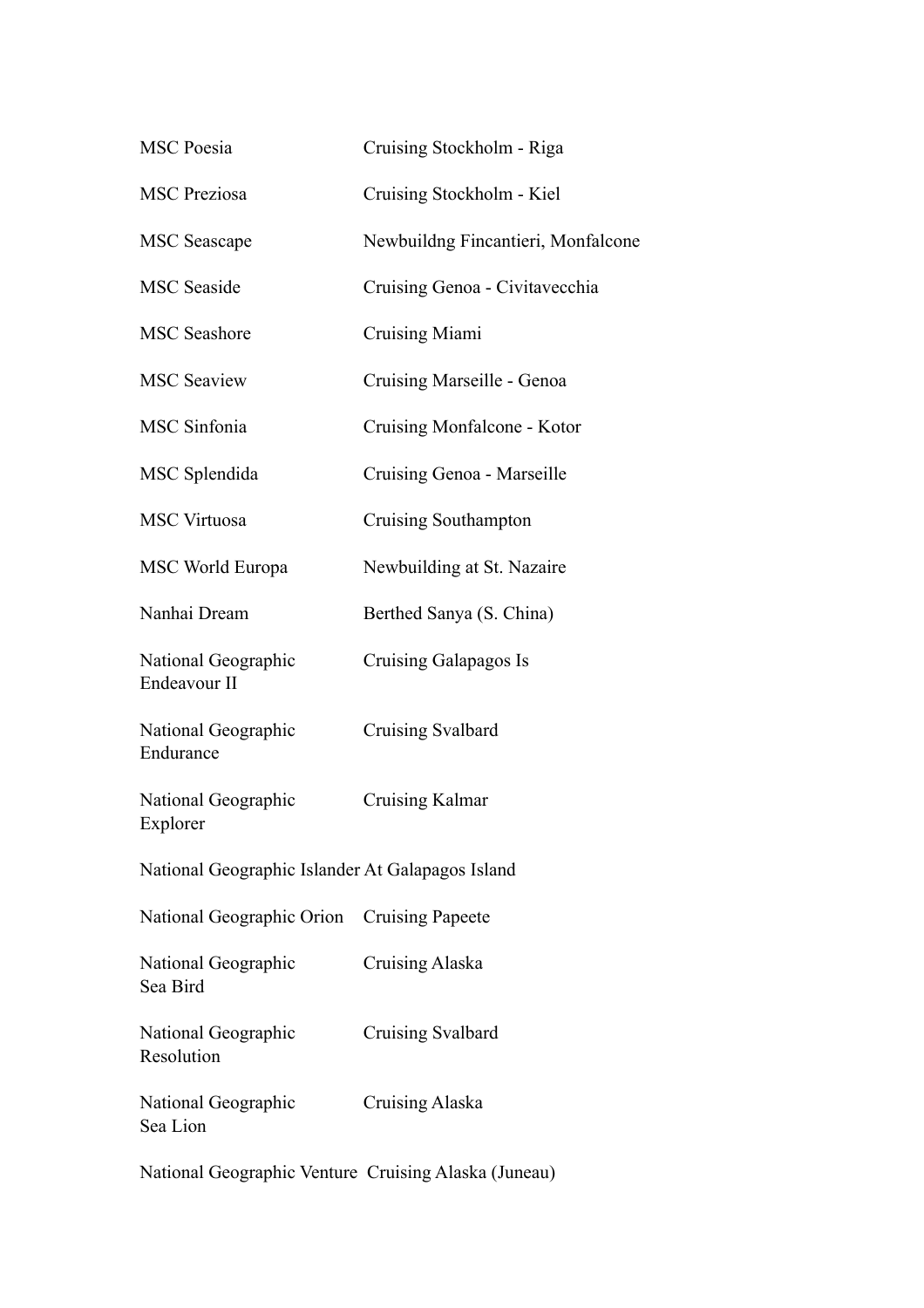| Nautica               | Cruising Mykonos Island - Kusadasi        |
|-----------------------|-------------------------------------------|
| Navigator of the Seas | Cruising Los Angeles - Ensenada           |
| Nieuw Amsterdam       | Cruising Alaska (Whittier)                |
| Nieuw Statendam       | Cruising Marseille - Barcelona            |
| Nippon Maru           | Cruising NW coast Japan                   |
| Njord                 | Newbuilding from Meyer Werft 2022         |
| Noordam               | Cruising Alaska – Vancouver               |
| Nordkapp              | In service Bergen/Kirkenes/Bergen         |
| Nordlys               | <b>Berthed Molde</b>                      |
| Nordnorge             | In service Bergen/Kirkenes/Bergen         |
| Nordstjernen          | Berthed Gdansk for drydocking and survey  |
| Norwegian Bliss       | Cruising Alaska                           |
| Norwegian Breakaway   | Cruising Cozumel - Miami                  |
| Norwegian Dawn        | Cruising Kirkwall - Invergordon - Belfast |
| Norwegian Encore      | Cruising Alaska - Victoria                |
| Norwegian Epic        | Cruising Palma de Mallorca - Barcelona    |
| Norwegian Escape      | Cruising Naples - Livorno                 |
| Norwegian Gem         | Cruising Dubrovnik – Split - Trieste      |
| Norwegian Getaway     | <b>Cruising Visby</b>                     |
| Norwegian Jade        | Cruising Ios Island - Piraeus             |
| Norwegian Jewel       | Cruising Alaska (Ketchikan)               |
| Norwegian Joy         | Cruising Bermuda – New York               |
| Norwegian Pearl       | Cruising Boston - Bermuda                 |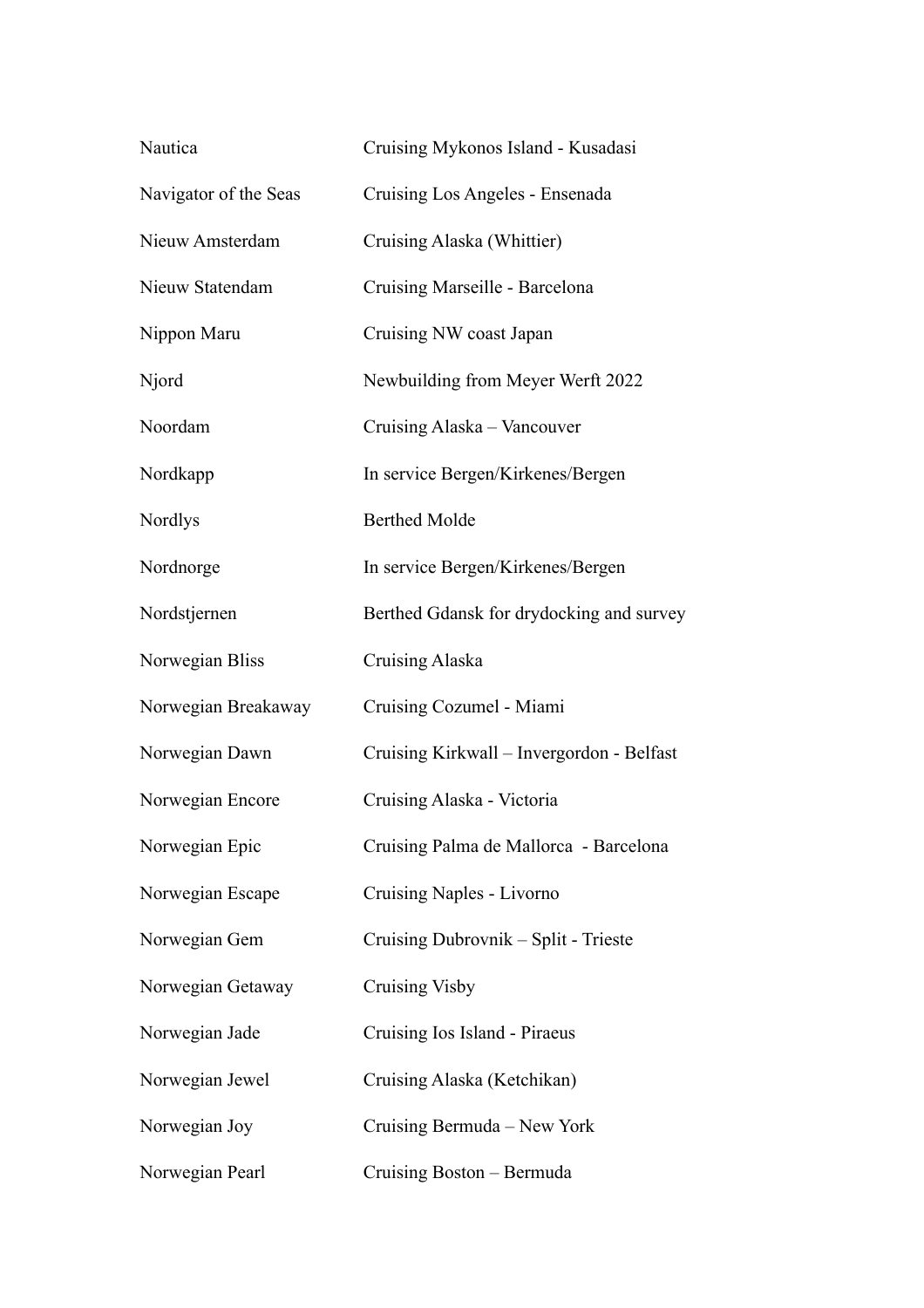| Norwegian Prima               | Newbuilding at Fincantieri Marghera              |
|-------------------------------|--------------------------------------------------|
| Norwegian Sky                 | Cruising Puerto Plaza - San Juan                 |
| Norwegian Spirit              | Cruising Honololu - Bora Bora Island             |
| Norwegian Star                | Cruising Alesund - Iceland                       |
| Norwegian Sun                 | Cruising Alaska (Ketchikan)                      |
| Norwegian Viva                | Newbuilding at Fincantieri, Marghera 2023        |
| Oasis of the Seas             | Cruising Port Canaveral – Bayonne (New York)     |
| Ocean Adventurer              | Cruising Svalbard                                |
| Ocean Atlantic                | Cruising Caen - Great Cumbrae Island             |
| Ocean Diamond                 | Cruising Iceland                                 |
| Ocean Endeavour               | Cruising Ijmuiden - Quebec                       |
| Ocean Explorer                | Cruising Great Lakes (Cleveland – Port Colborne) |
| Ocean Majesty                 | Cruising Honfleur - Bremerhaven                  |
| Ocean Odyssey                 | Nantong                                          |
| Ocean Victory                 | Cruising Alaska - Vancouver                      |
| Odyssey of the Seas           | Cruising Haifa                                   |
| Oosterdam                     | Cruising Livorno - Villefranche-sur-Mer          |
| Ortelius                      | Berthed Hansweert.                               |
| Otto Sverdrup                 | Cruising NW coast Norway (Tromso)                |
| Ovation of the Seas           | Cruising Alaska (Juneau)                         |
| Pacific Adventure<br>October) | Anch Moni Bay, Limassol (Australian cruises from |
| Pacific Encounter             | <b>Cruising Trieste</b>                          |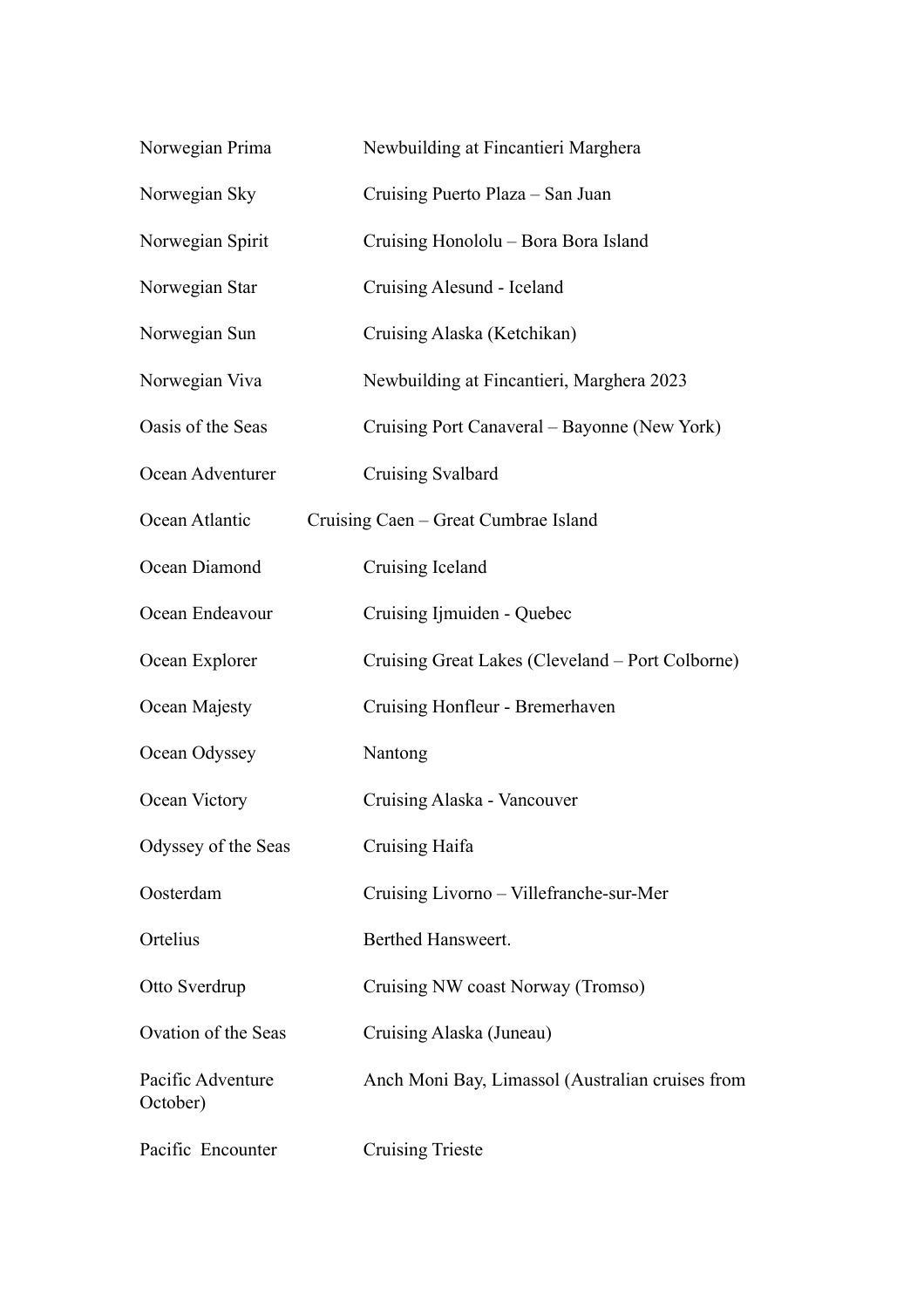| Pacific Explorer                    | <b>Berthed Sydney</b>                    |
|-------------------------------------|------------------------------------------|
| Pacific Venus                       | Cruising Inland Sea                      |
| Pacific World<br>(ex- Sun Princess) | Anch Johore Strait, E of Singapore       |
| Panorama <sub>2</sub>               | Berthed Perama (Piraeus)                 |
| Paul Gauguin                        | Cruising Papeete - Moorea                |
| Pearl II<br>(ex-Saga Pearl II)      | Berthed Ampelakia (Piraeus)              |
| Pearl Mist                          | Cruising Toronto                         |
| Piano Land (ex-Oriana)              | At shipyard at Xiamen                    |
| Plancius                            | Cruising Vlissengen – Fair Isle          |
| Polarlys                            | In service Bergen, Kirkenes, Bergen      |
| Pride of America                    | Cruising Honolulu                        |
| Professor Khromov                   | <b>Berthed Vladivostok</b>               |
| Professor Molchanov                 | <b>Berthed Arkhangelsk</b>               |
| Professor Multanovskiy              | <b>Berthed Vladivostok</b>               |
| Quantum of the Seas                 | Cruising Alaska - Victoria               |
| Quark Ultramarine                   | Cruising Svalbard                        |
| Queen Anne                          | Newbuilding Fincantieri, Monfalcone 2023 |
| Queen Elizabeth                     | Cruising Manzanillo - Los Angeles        |
| Queen Mary 2                        | Cruising Stavanger - Southampton         |
| Queen of the Oceans<br>(ex Oceana)  | <b>Berthed Patras</b>                    |
| Queen Victoria                      | Belfast - Portland                       |
| Radiance of the Seas                | Cruising Alaska (Hubbard Glacier)        |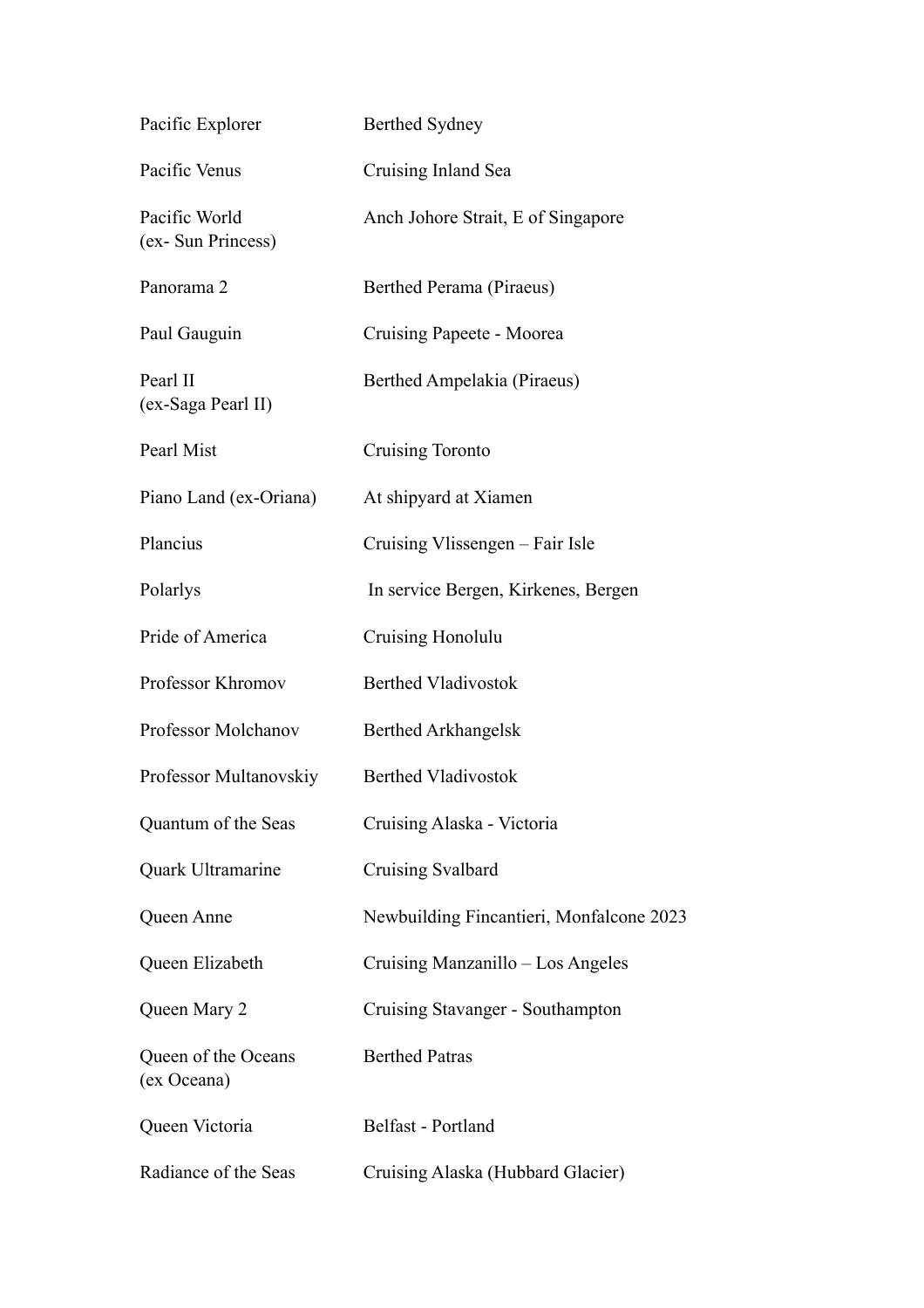| <b>RCGS</b> Resolute        | Arrived at Yalova, Turkey, in tow for repairs. To rename<br>Heritage Adventurer |
|-----------------------------|---------------------------------------------------------------------------------|
| Ragnvald Jarl               | Berthed Gdansk for drydock and repairs                                          |
| <b>Regal Princess</b>       | Cruising Civitavecchia - Naples                                                 |
| Regatta                     | Cruising Alaska (Ketchikan)                                                     |
| <b>Resilient Lady</b>       | Trials Sestri Ponente, Genoa                                                    |
| Rhapsody of the Seas        | Cruising Kusadasi – Mykonos Island                                              |
| Richard With                | In service Bergen/Kirkenes/Bergen                                               |
| Riviera                     | Cruising Valencia - Tarragona                                                   |
| Roald Amundsen<br>Rotterdam | Cruising Alaska (Sitka)<br>Cruising Aarhus - Amsterdam                          |
| Royal Clipper (sail)        | <b>Cruising Cannes</b>                                                          |
| Royal Princess              | Cruising Alaska - Vancouver                                                     |
| <b>Ruby Princess</b>        | Cruising Alaska - San Francisco                                                 |
| Safari Endeavour            | Cruising Alaska (Sitka)                                                         |
| Safari Explorer             | Cruising Honolulu - Juneau                                                      |
| <b>Sapphire Princess</b>    | Cruising Limassol-Augusta                                                       |
| Scarlet Lady                | Cruising Miami - Puerto Plata                                                   |
| Scenic Eclipse              | Cruising Gythion - Santorini                                                    |
| Sea Cloud                   | Cruising Oristano - Propiano                                                    |
| Sea Cloud II                | Cruising Civitavecchia                                                          |
| Sea Cloud Spirit            | Cruising La Rochelle - Le Palais                                                |
| Sea Dream 1                 | Cruising Portofino                                                              |
| Sea Dream II                | Cruising Ashdod - Haifa                                                         |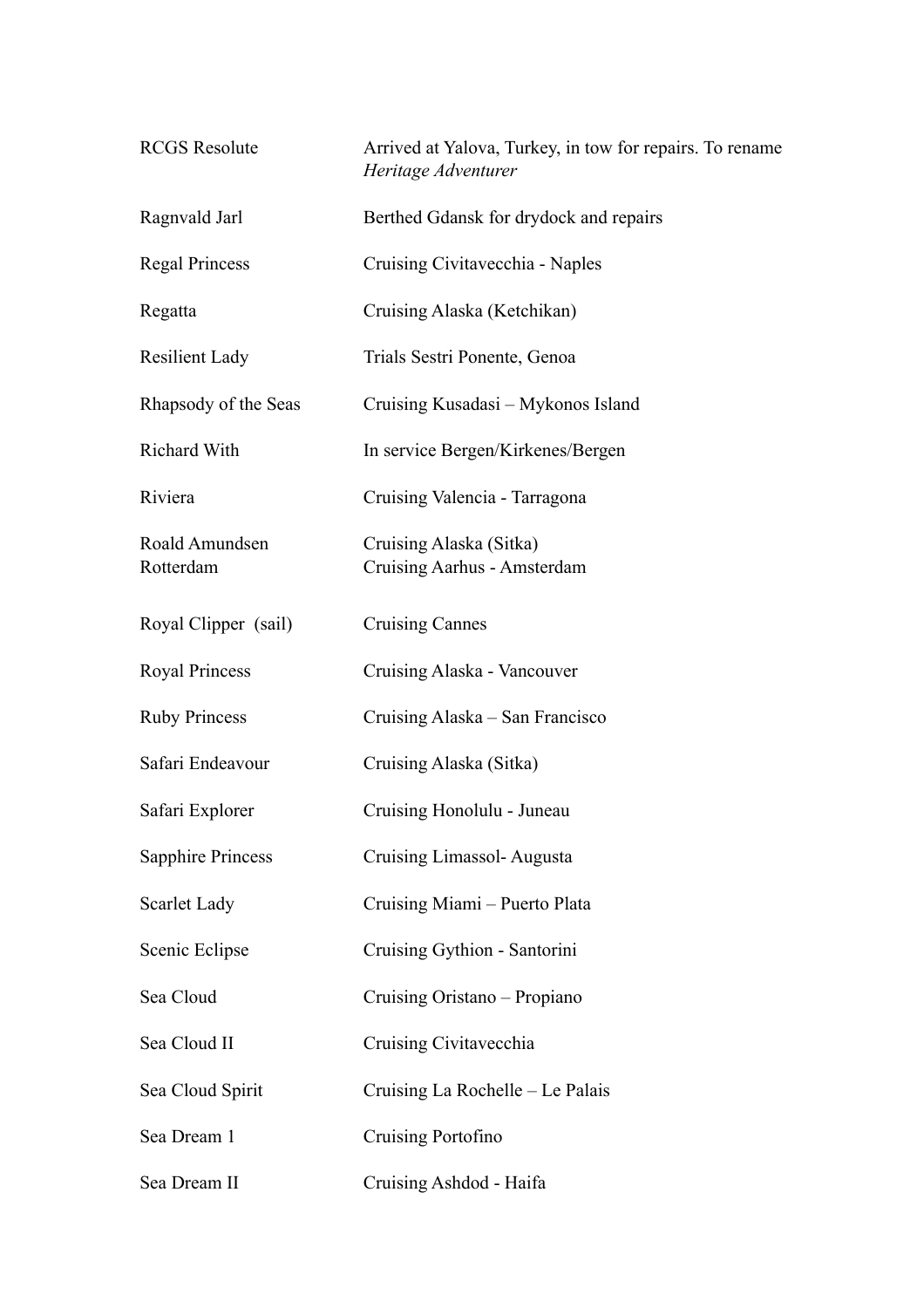| Sea Endurance           | Cruising Svalbard                            |
|-------------------------|----------------------------------------------|
| Sea Spirit              | Cruising Svalbard                            |
| Seabourn Encore         | Cruising Patmos Island - Piraeus             |
| Seabourn Odyssey        | Cruising Alaska (Ketchikan)                  |
| <b>Seabourn Ovation</b> | Cruising Barcelona - Palamos                 |
| Seabourn Quest          | Cruising Ravenna                             |
| Seabourn Sojourn        | Cruising Limassol - Piraeus                  |
| Seabourn Pursuit        | Newbuilding at San Giorgio di Nogaro, Italy  |
| Seabourn Venture        | Newbuilding at Genoa, Italy. Sea trials      |
| Seaventure (ex-Bremen)  | <b>Berthed Rotterdam</b>                     |
| Serenade of the Seas    | Cruising Alaska                              |
| Serenissima             | Berthed Trogir (Croatia)                     |
| Seven Seas Explorer     | Cruising Rhodes - Agios Nikolaos             |
| Seven Seas Grandeur     | Newbuilding at Fincantieri                   |
| Seven Seas Mariner      | Cruising Alaska (Juneau)                     |
| Seven Seas Navigator    | Cruising Great Lakes (Montreal)              |
| Seven Seas Splendor     | Cruising Killybegs - Dun Laoghaire           |
| Seven Seas Voyager      | Cruising Corfu - Malta                       |
| <b>SH</b> Minerva       | Cruising, berthed Frey Bentos, Uruguay River |
| Silver Cloud            | Cruising St. Kilda                           |
| Silver Dawn             | Cruising Monte Carlo                         |
| Silver Explorer         | Cruising Darwin                              |
| <b>Silver Galapagos</b> | Anch S of Panama City                        |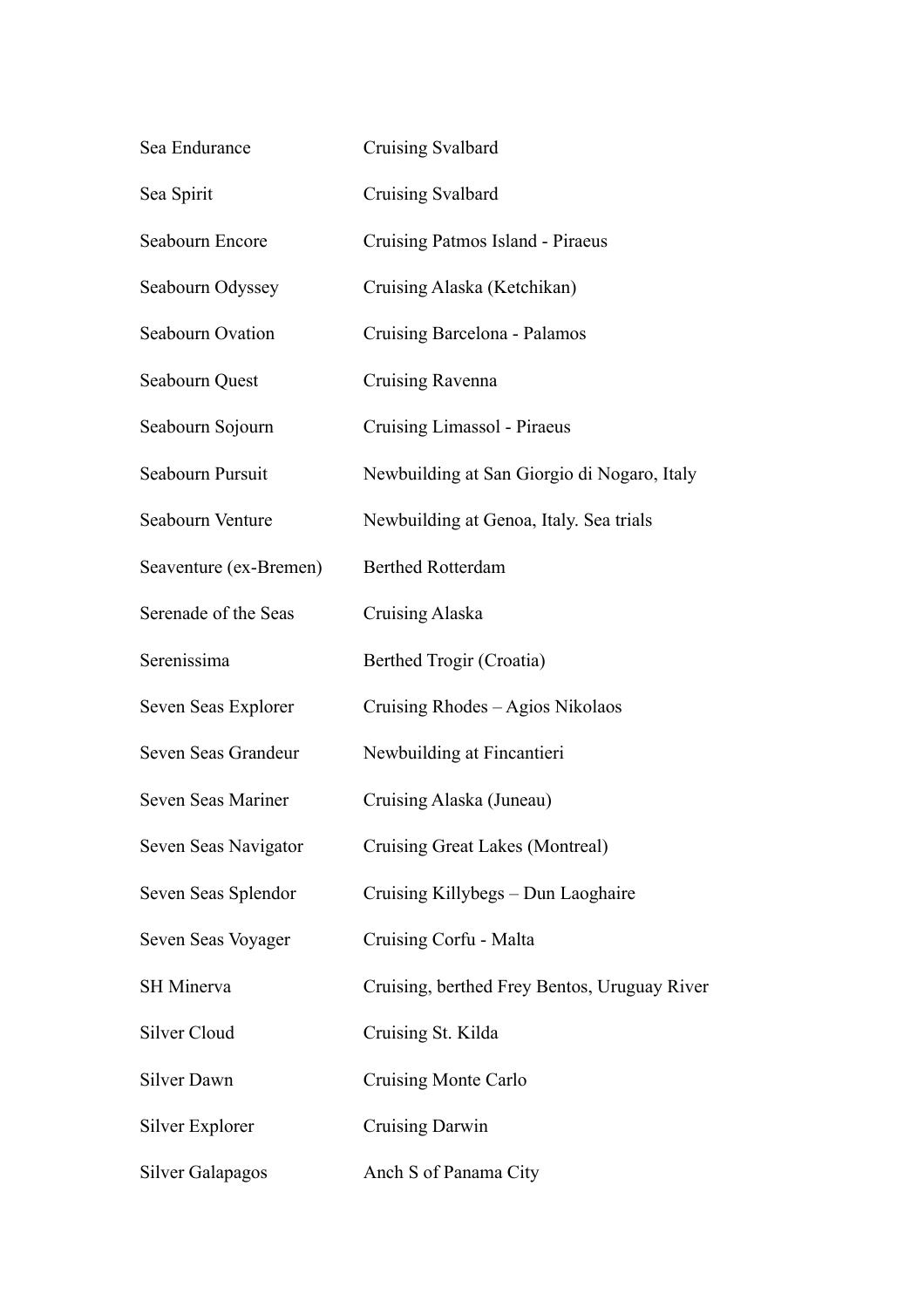| <b>Silver Moon</b>   | Cruising Iceland                                               |
|----------------------|----------------------------------------------------------------|
| <b>Silver Muse</b>   | Cruising Alaska (Ketchikan)                                    |
| <b>Silver Nova</b>   | Newbuilding Meyer Werft                                        |
| Silver Origin        | Cruising Galapagos Is                                          |
| <b>Silver Shadow</b> | Cruising San Diego                                             |
| <b>Silver Spirit</b> | Cruising Mykonos Island - Istanbul                             |
| Silver Whisper       | <b>Cruising Alesund</b>                                        |
| Silver Wind          | Cruising Souda Chania                                          |
| Sirena               | Cruising La Coruna - Bilbao                                    |
| <b>Sky Princess</b>  | Cruising Southampton-Kristiansand                              |
| Spectrum of the Seas | Cruising from Singapore                                        |
| Spirit of Adventure  | Cruising Tunis - Malta                                         |
| Spirit of Discovery  | Cruising NW Norway                                             |
| Spitsbergen          | Cruising Belfast – Isle of Man (Peel)                          |
| <b>Star Breeze</b>   | <b>Cruising Alaska</b>                                         |
| <b>Star Clipper</b>  | <b>Cruising Piraeus</b>                                        |
| <b>Star Flyer</b>    | Cruising Piraeus - Mykonos Island                              |
| <b>Star Legend</b>   | Cruising Malta - Amsterdam                                     |
| <b>Star Pisces</b>   | Penang. Reported to be sold for demolition.                    |
| <b>Star Pride</b>    | <b>Cruising Malta</b>                                          |
| <b>Star Princess</b> | Anch SW of Panama City (to rename <i>Pacific</i><br>Encounter) |
| Stella Australis     | <b>Anch Punta Arenas</b>                                       |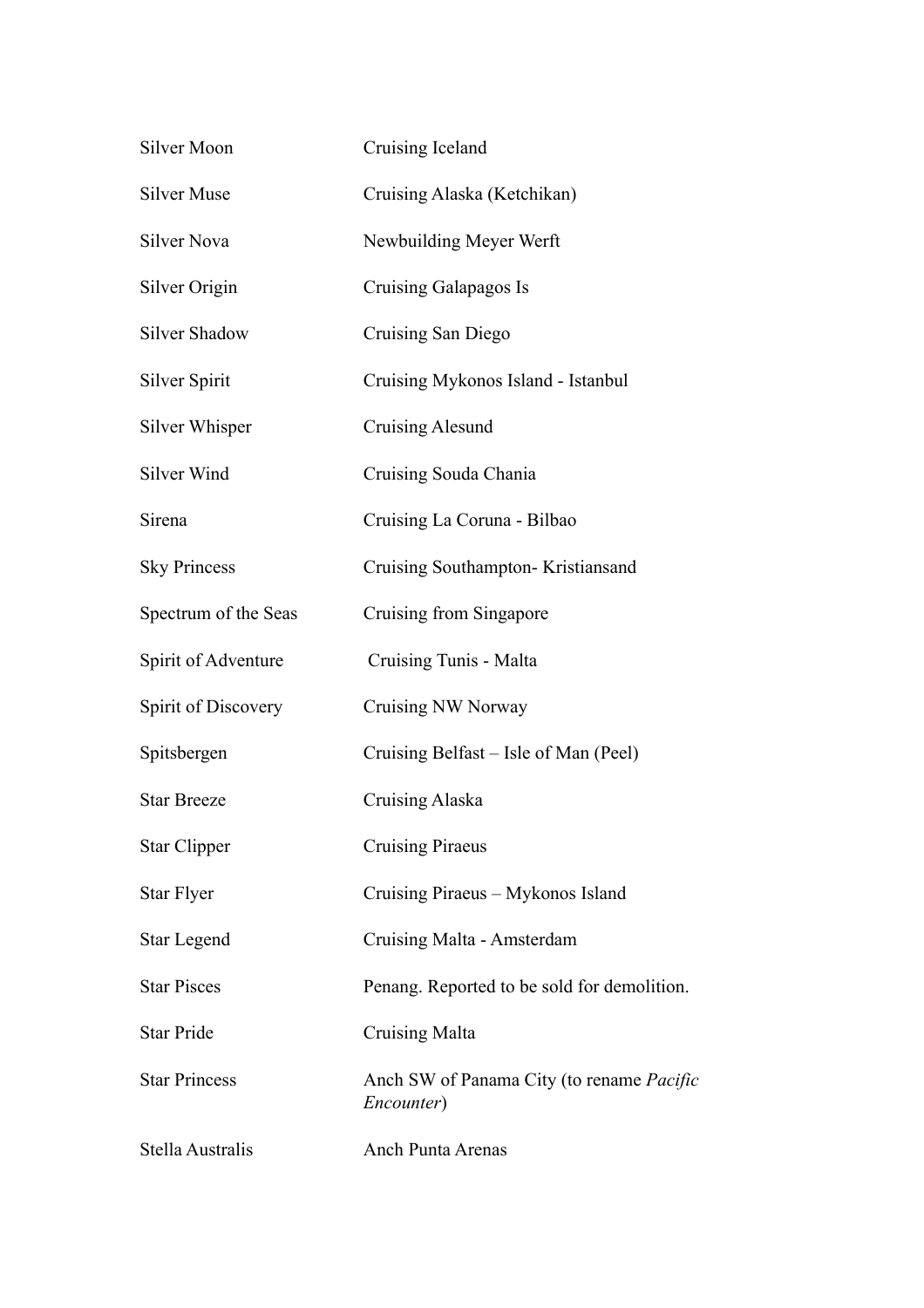| Symphony of the Seas   | Cruising Miami                                                                                       |
|------------------------|------------------------------------------------------------------------------------------------------|
| Superstar Aquarius     | Berthed Port Klang. Reported to be sold for demolition.                                              |
| Superstar Gemini       | Penang. Reported to be sold for demolition.                                                          |
| Superstar Libra        | Sailed from Wismar. Laid up Piraeus. Reported sold to<br>Turkish breakers at Aliaga. (Renamed Libra) |
| Sylvia Earle           | Newbuilding Haimen                                                                                   |
| The Taipan             | Anch Penang                                                                                          |
| The World              | <b>Cruising Cadiz</b>                                                                                |
| The Zenith (ex Zenith) | Laid up Lavrion, intended for Peace Boat but?                                                        |
| Trollfjord             | Laid up Bergen                                                                                       |
| Ushuaia                | Berthed Mar del Plata                                                                                |
| Valiant Lady           | Cruising Ibiza - Barcelona                                                                           |
| Vasco de Gama          | Cruising Hamburg - Copenhagen                                                                        |
| Ventura                | Cruising Lisbon - Leixoes - Southampton                                                              |
| Ventus Australis       | Cruising Punta Arenas                                                                                |
| Vesteralen             | In service Bergen/Kirkenes/Bergen                                                                    |
| Viking Jupiter         | Cruising Gydnia                                                                                      |
| <b>Viking Mars</b>     | Cruising Barcelona - Valencia                                                                        |
| Viking Neptune         | Newbuilding at Ancona 2022                                                                           |
| <b>Viking Octantis</b> | Cruising Great Lakes (Thunder Bay)                                                                   |
| Viking Orion           | Cruising Alaska (Juneau)                                                                             |
| <b>Viking Polaris</b>  | Newbuilding Drammen 2022                                                                             |
| Viking Sea             | Cruising Monte Carlo - Livorno                                                                       |
| Viking Sky             | Cruising Civitavecchia                                                                               |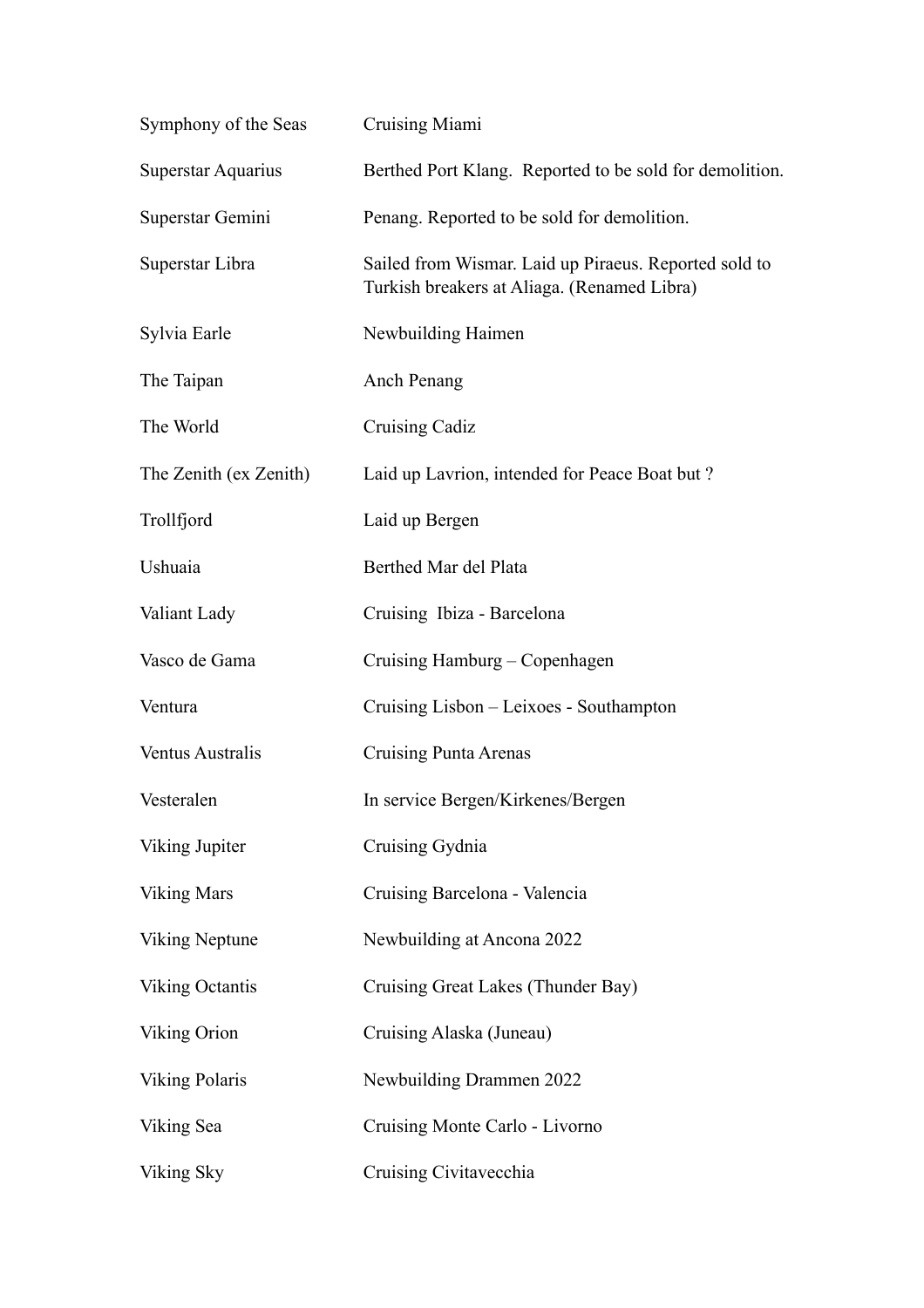| Viking Star                          | Cruising Mariehamn - Gdansk                          |
|--------------------------------------|------------------------------------------------------|
| Viking Sun                           | Renamed Zhao Shang Yi Dun                            |
| <b>Viking Tellus</b>                 | Newbuilding at Fincantieri, Ancona                   |
| <b>Viking Venus</b>                  | Cruising Stockholm - Mariehamn                       |
| Vision of the Seas                   | Cruising Piraeus - Kusadasi                          |
| Volendam                             | <b>Berthed Rotterdam</b>                             |
| Voyager of the Seas                  | Cruising Copenhagen                                  |
| Westerdam                            | Cruising Columbia River                              |
| Wind Spirit                          | Cruising Bora Bora Island                            |
| Wind Star                            | Cruising Piraeus - Mykonos Island                    |
| Wind Surf                            | Cruising Monte Carlo                                 |
| Wonder of the Seas                   | Cruising Naples - Barcelona                          |
| World Adventurer                     | Newbuilding at Westsea, Portugal                     |
| <b>World Discover</b>                | Newbuilding at Westsea, Portugal                     |
| World Dream                          | Anch E of Changi, Singapore (owners in liquidation). |
| World Explorer                       | Cruising Stavanger - Zeebrugge                       |
| World Europa                         | Newbuilding at Chantiers de l'Atlantique 2022        |
| World Navigator                      | Berthed Vigo                                         |
| World Traveller                      | Sea Trials south of Viana de Castelo                 |
| World Voyager                        | <b>Cruising NW Norway</b>                            |
| Zaandam                              | Cruising Bar Harbour - Boston                        |
| Zhao Shang Yi Dun<br>(ex-Viking Sun) | Cruising Shenzhen                                    |